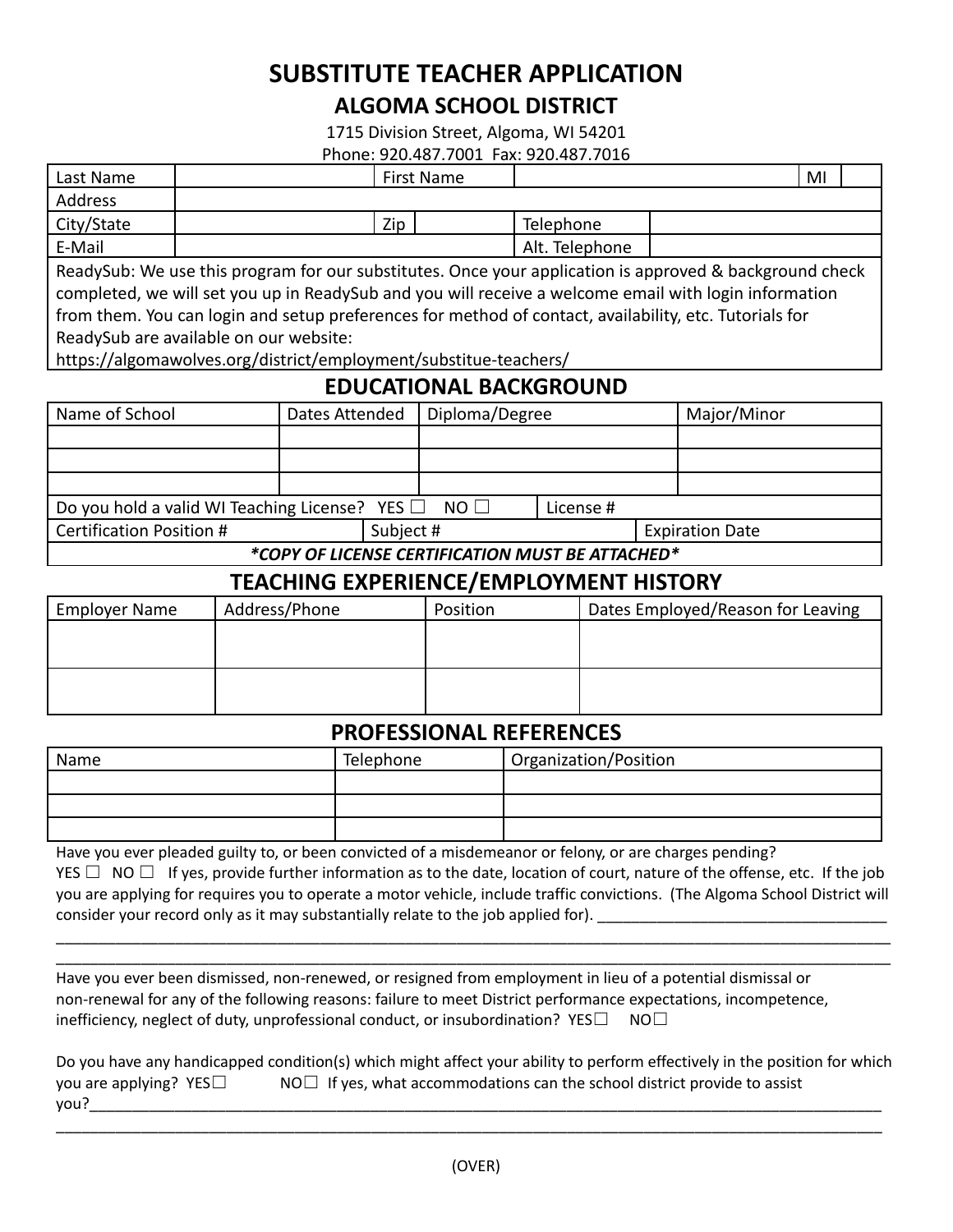*To complete your application, please include a letter of interest, resume, license, and a minimum of three references.*

## **AUTHORIZATION, RELEASE, AND CERTIFICATION**

I certify that all information on this application is true, complete, and correct to the best of my knowledge. I understand that any false or misleading statements or information provided by me, or material omissions of information requested of me, may result in rejection of my application, or if employed, my immediate dismissal.

I hereby give permission to the employer to seek to verify and supplement the information set forth in the application. I release from all liability or legal claims every person seeking or providing information, whether oral or written. A photocopy of this release shall be as valid as the original, and may be relied upon by all persons providing information.

I understand this application will be considered inactive after one year.

I certify I have read and understand this authorization, release, and certification.

**Applicant's Signature**\_\_\_\_\_\_\_\_\_\_\_\_\_\_\_\_\_\_\_\_\_\_\_\_\_\_\_\_\_\_\_\_\_\_\_\_\_\_\_\_\_ **Date**\_\_\_\_\_\_\_\_\_\_\_\_\_\_\_\_\_\_\_\_\_\_\_\_\_

It is the policy of the Algoma School District to provide equal employment opportunities to all qualified persons without regard to age, race, creed, color, religion, disability, marital status, sex, national origin, ancestry, sexual orientation, physical condition, arrest record, conviction record, membership in the national guard, state defense force or any other reserve component of the military forces of the United States or this State, or use or nonuse of lawful products off the premises during nonworking hours.

| FOR OFFICE USE ONLY:                      |  |                                                                                                                                                                                                                                |  |  |  |
|-------------------------------------------|--|--------------------------------------------------------------------------------------------------------------------------------------------------------------------------------------------------------------------------------|--|--|--|
| Substitute Approved: $\Box$ YES $\Box$ NO |  |                                                                                                                                                                                                                                |  |  |  |
|                                           |  | Date: the contract of the contract of the contract of the contract of the contract of the contract of the contract of the contract of the contract of the contract of the contract of the contract of the contract of the cont |  |  |  |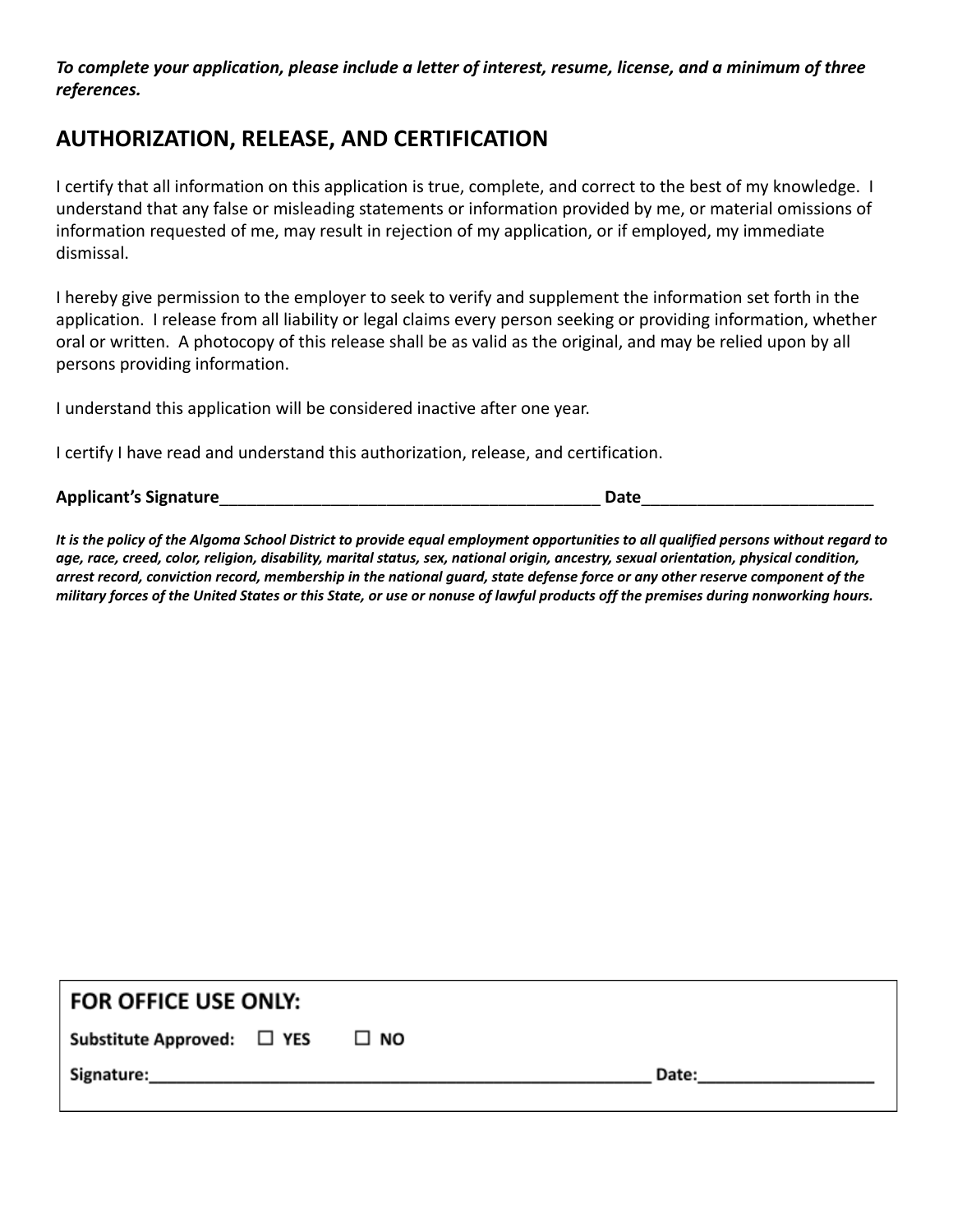#### **DISCLOSURE REGARDING BACKGROUND INVESTIGATION**

The Algoma School District ("the Company") may obtain information about you from a consumer reporting agency for employment purposes. Thus, you may be the subject of a "consumer report" and/or an "investigative consumer report" which may include information about your character, general reputation, personal characteristics, and/or mode of living, and which can involve personal interviews with sources such as your neighbors, friends or associates. These reports may contain information regarding your criminal history, credit history, motor vehicle records ("driving records"), verification of your education or employment history or other background checks. You have the right, upon written request made within a reasonable time after receipt of this notice, to request disclosure of the nature and scope of any investigative consumer report. Please be advised that the nature and scope of the most common form of investigative consumer report obtained with regard to applicants for employment is an investigation into your employment history conducted by Background Investigation Bureau, LLC, ("BIB"), 9710 Northcross Center Court, Huntersville, NC 28078, (877) 439-3900. You should carefully consider whether to exercise your right to request disclosure of the nature and scope of any investigative consumer report.